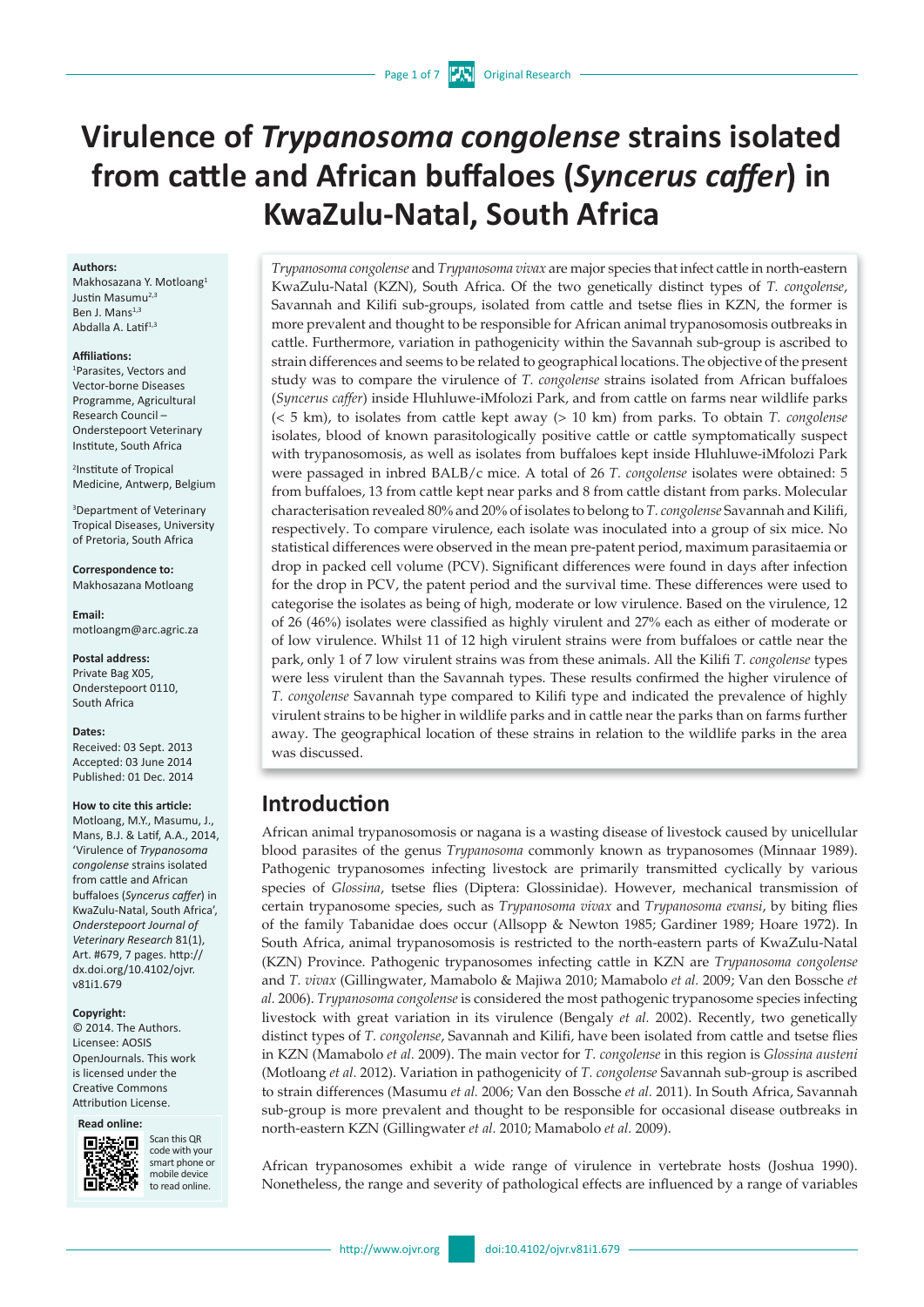that involves the parasite, geographic regions and the host (Murray & Morrison 1978; Taylor & Authié 2004). Substantial variations in pathogenicity between strains of Savannah subgroup exist, with some strains producing more severe disease outcomes than others (Masumu *et al.* 2006; Van den Bossche *et al.* 2011). This variation has been associated with the type of transmission occurring either inside wildlife reserves or in communal areas where large wild animals are rare or absent. Sylvatic transmission associated with large wild animals is responsible for acute disease in livestock kept at the wildlife– livestock interface. In contrast, infection in cattle kept where large wild animals are rare or absent is mild, as a result of the domestication of trypanosome strains (Van den Bossche 2001). In a recent study, transmissibility of *T. congolense* to tsetse flies was shown to be influenced by its pathogenicity within the cycle type (Chitanga *et al.* 2013). Both sylvatic and domestic strains were significantly better transmitted if they are more pathogenic to mice.

This study was carried out to investigate the virulence of *T. congolense* strains isolated from African buffaloes (*Syncerus caffer*) kept inside Hluhluwe-iMfolozi Park (HiP) and from cattle kept by communal farmers near and farther away from wildlife parks in north-eastern KZN, South Africa. The study not only expands on the findings of Van den Bossche (2001) but is also the first to determine the geographical location of virulent *T. congolense* strains in KZN, South Africa.

# **Research method and design Sampling**

Blood samples were collected from cattle at eight communal diptanks and one commercial farm in north-eastern KZN. Five of the eight diptanks were located less than 5 km from wildlife parks. None of the blood samples taken at diptank 1, 3, 5 and 6 (Ekuhlehleni, Khume, Ntabayengwe and Ekuphindisweni, respectively), were parasitologically positive. As a result, only four diptanks: 2, 4, 7 and 8 circled in black (Figure 1) are referred to in the present study. Of these, Mvutshini (28.124369 S; 32.134825 E) and Ocilwane (28.412914 S; 32.992797 E) are situated 2.6 km and 3.7 km from HiP, respectively, whilst Ndumo (26.933675 S; 32.281539 E) lies 2.8 km south of Ndumo Game Reserve. The fourth diptank, Nhlanzana (27.312822 S; 32.237039 E) is located 47.9 km south of Ndumo Game Reserve (Figure 1). Additional sampling was undertaken at Boomerang commercial farm (28.23285 S; 32.298717 E) situated about 10 km away from Charters Creek, the closest protected area harbouring large wild animals. Buffalo blood samples originating from HiP (28.219592 S; 31.947886 E) were obtained in the form of stabilate from the reference collection at the Department of Veterinary Tropical Diseases, Faculty of Veterinary Sciences of the University of Pretoria.

### **Stabilate preparation**

Blood from individual cattle was screened to determine the packed cell volume (PCV) and the presence of trypanosome

**FIGURE 1:** Map showing the location of the six sampling sites in KwaZulu-Natal Province: Ndumo, Nhlanzana, Mvutshini, Ocilwane, Hhluhluwe-iMfolozi Park and Boomerang commercial farm.

parasites using the buffy coat dark ground/phase contrast technique (Murray, Murray & McIntyre 1977). Blood samples from infected cattle or cattle symptomatically suspected to be suffering from nagana as determined by low PCV values (Marcotty *et al.* 2008) were inoculated intraperitoneally in inbred BALB/c mice (Masumu *et al.* 2006). The inoculated mice were monitored three times a week for the development of parasitaemia by examination of wet blood films prepared from tail-derived blood drops (Herbert & Lumsden 1976). Blood of parasitologically positive mice was used to prepare buffy coat on FTA® elute micro-cards for DNA analysis. The micro-cards were allowed to air-dry and stored in sealed plastic bags at room temperature until use. The remaining blood was stored as stabilate at -180 °C until required. In total, 26 stabilates were prepared, amongst which 5 originated from buffaloes, 13 from cattle near wildlife parks and 8 from cattle kept away from parks.

## **Molecular characterisation of trypanosomes**

*Trypanosoma* DNA was characterised using universal primer pairs targeting the segment of the 18S ribosomal RNA gene of all trypanosomes described by Geysen, Delespaux and Geerts (2003). Species characterisation was performed with the application of oligonucleotide primers amplifying the satellite DNA monomers of *Trypanosoma brucei* (Sloof *et al.* 1983), *T. congolense* Kilifi type, (Masiga *et al.* 1992), *T. congolense* Savannah type (Majiwa & Otieno 1990) and *T. vivax*

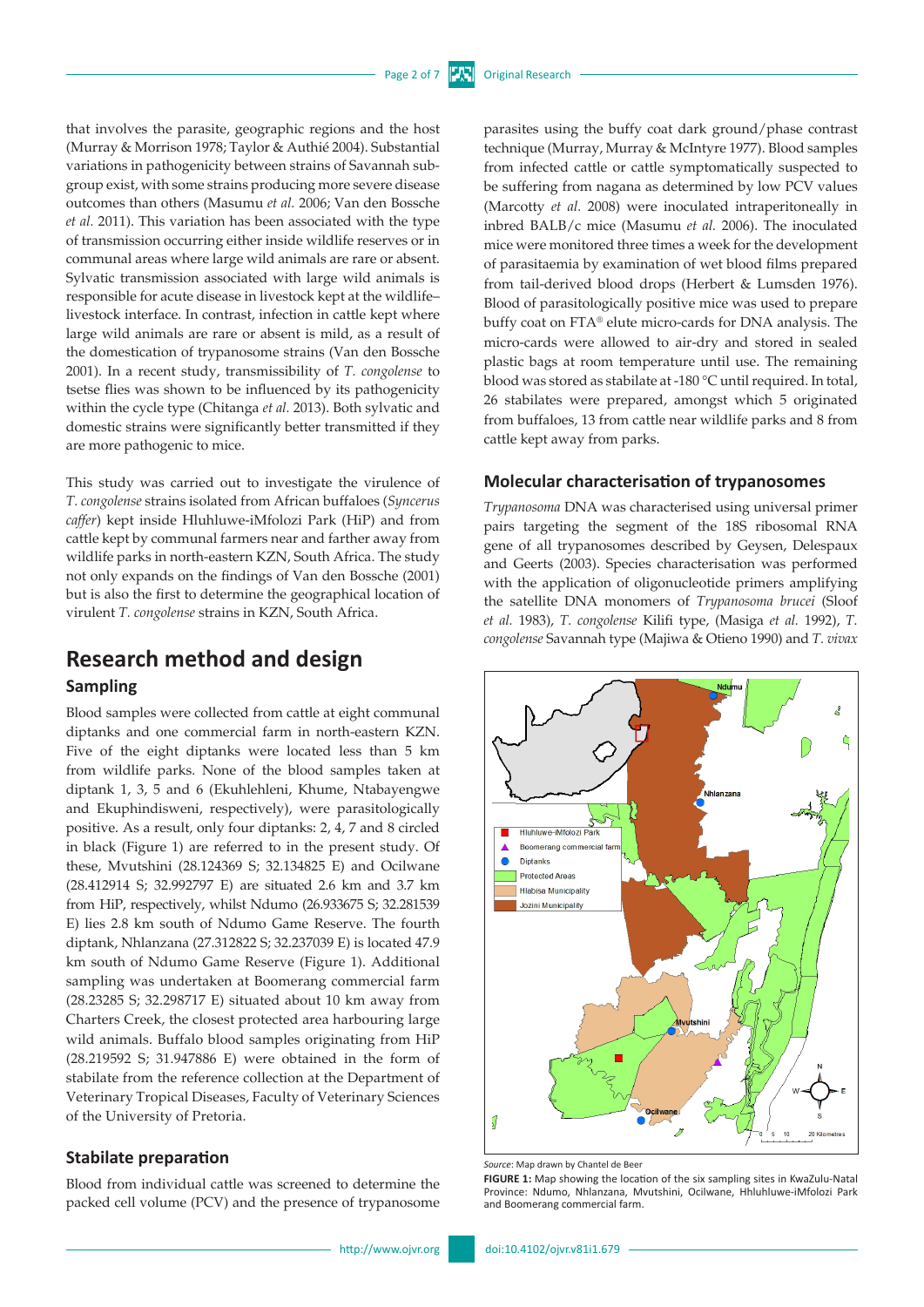(Masake *et al.* 1997). Known Kilifi (OVIKZNTT/7098/07) and Savannah (IL1180) *T. congolense* strains were used as positive controls. In addition, TVIL 2160, TBA4 and OVI1 were used as positive controls for *T. vivax*, *T. brucei* and *Trypanosoma equiperdum*, respectively, whilst pure grade water was added as a negative control.

Following DNA extraction, amplification for both the 18S rRNA gene and species-specific polymerase chain reaction (PCR) was carried out in an automated Eppendorf Mastercycler gradient cycler (Eppendorf, Hamburg, Germany). PCR conditions for the 18S rRNA gene included denaturation for 4 min at 94 °C, followed by 35 cycles of 30 s denaturation at 94 °C, 30 s annealing at 58 °C and 2 min extension at 72 °C, whereas conditions for species-specific amplification included denaturation at 94 °C for 3 min, followed by 30 cycles of 1 min each at 94 °C, 60 °C and 72 °C. Amplified products were resolved by electrophoresis through 1.5% agarose gel containing 0.5 μg/mL of ethidium bromide. Products were run against a 100 bp molecular marker, O'GeneRuler (Fermentas, Waltham, USA). Separated PCR products were analysed using a gel documenting system (Quantity One 4.6.3; BioRad, Berkeley, USA) and species identified according to their molecular band sizes.

### **Assessment of virulence**

The virulence of each *T. congolense* isolate was determined in a group of six BALB/c mice. Each isolate was first resuscitated in two mice to prepare the infective doses. The mice were monitored every second day for the development of parasitaemia as described above. When parasitaemia in infected mice was estimated to be 107.8 trypanosomes per mL or higher, a drop of tail blood was diluted in phosphate buffer saline glucose (PSG) to make a final concentration of 105 trypanosomes in a total volume of 0.2 mL (Masumu *et al.* 2006). The resultant mix was used immediately as an infection dose (0.2 mL). An additional group of six mice injected with 0.2 mL PSG was used as a negative control.

Parasitaemia was recorded daily for the first 2 weeks and every second day for the remainder of the experiment, up to 90 days post infection, as described by Masumu *et al.* (2006). Mice were considered parasitologically negative when no trypanosomes were detected in at least 50 microscopic fields. Mice were declared uninfected when parasites could not be detected for 30 successive days, that is, for 15 successive samplings. A baseline PCV was recorded for each mouse in all the groups by microhaematocrit centrifugation methods before infection. Subsequent PCV was measured three times a week for the first 2 weeks following infection and once a week for the duration of the experimental period. Death was recorded every day for all experimental and control groups. Virulence categories were determined according to the criteria described by Bengaly *et al.* (2002) and Masumu *et al.* (2006), with some modification. This included days to percentage drop in PCV, whilst the pre-patent period (PPP), the patent period (PP) and the survival time (ST) of each group of mice were retained. Based on these parameters, the field isolates were subsequently classified as high, moderate and low virulence strains (high virulence strain [HVS],

moderate virulence strain [MVS] and low virulence strain [LVS], respectively).

All experimental mice were kept under standard animal housing facilities in an air conditioned room  $(22 \degree C - 23 \degree C)$ with a relative humidity of 60% – 70%. Mice were fed mouse pellets and supplied with clean water a*d libitum*.

## **Statistical analysis**

For the purpose of this study, a generalised linear model was used firstly to compare strain variability irrespective of origin and secondly with respect to origin. The number of days measured for the PPP, PP, ST and percentage PCV were used as continuous explanatory variables, whilst trypanosome strains were used as categorical explanatory variables. For the first three continuous explanatory variables, no measurement was made for the controls. The data were subjected to a oneway analysis of variance (ANOVA) excluding the controls to test for a significant strain effect. In the case where the strain effect was significant, the Student's t-LSD (least significant difference) was calculated at a 5% level of significance to compare and group strain means. Controls were included for the PCV variable, therefore the first ANOVA was performed to test whether the controls differ significantly followed by the final ANOVA performed to compare the different strains with the pooled controls.

# **Results**

### **Molecular identification of trypanosomes**

Using genotype-specific primers, amplification products for Savannah and Kilifi revealed 26 *T. congolense* isolates, of which 24 (92.3%) belonged to the Savannah and 2 (7.7%) were Kilifi sub-groups. All the strains gave a single molecular band profile following amplification with species-specific primer, confirming that there were no mixed infections. DNA of samples amplified with Savannah-specific primers could not be amplified when Kilifi, *T. brucei* and *T. vivax*  specific primers were used. Moreover, when the primer sets for *T. vivax* and *T. brucei* were used, none of the samples were amplified except for the controls. Of the 24 *T. congolense* Savannah isolates, 5 were isolated from buffalo, 13 from cattle at the HiP interface and 6 from cattle kept further away from parks. All of the *T. congolense* Kilifi were obtained from areas away from the parks.

## **Classification of virulent strains**

Isolates that killed mice within 2 weeks post infection were classified as HVS ( $6 \pm 0.0 - 14 \pm 2.1$ ). Those that killed mice after 2 weeks up to a month were MVS  $(16 \pm 2.1 - 27 \pm 7.3)$ and where mice survived for longer than a month, the strains were categorised as LVS  $(31 \pm 6.4 - 64 \pm 0.0)$ . Graphical representation of the results is shown in Figure 2. Mortality in the HVS, MVS and LVS groups was 100%, 100% and 82.0%, respectively. Only 8.3% of mice injected with the Kilifi strain died.

Variability between individual strains was highly significant for all explanatory variables ( $p < 0.0001$ ). Grouping of strains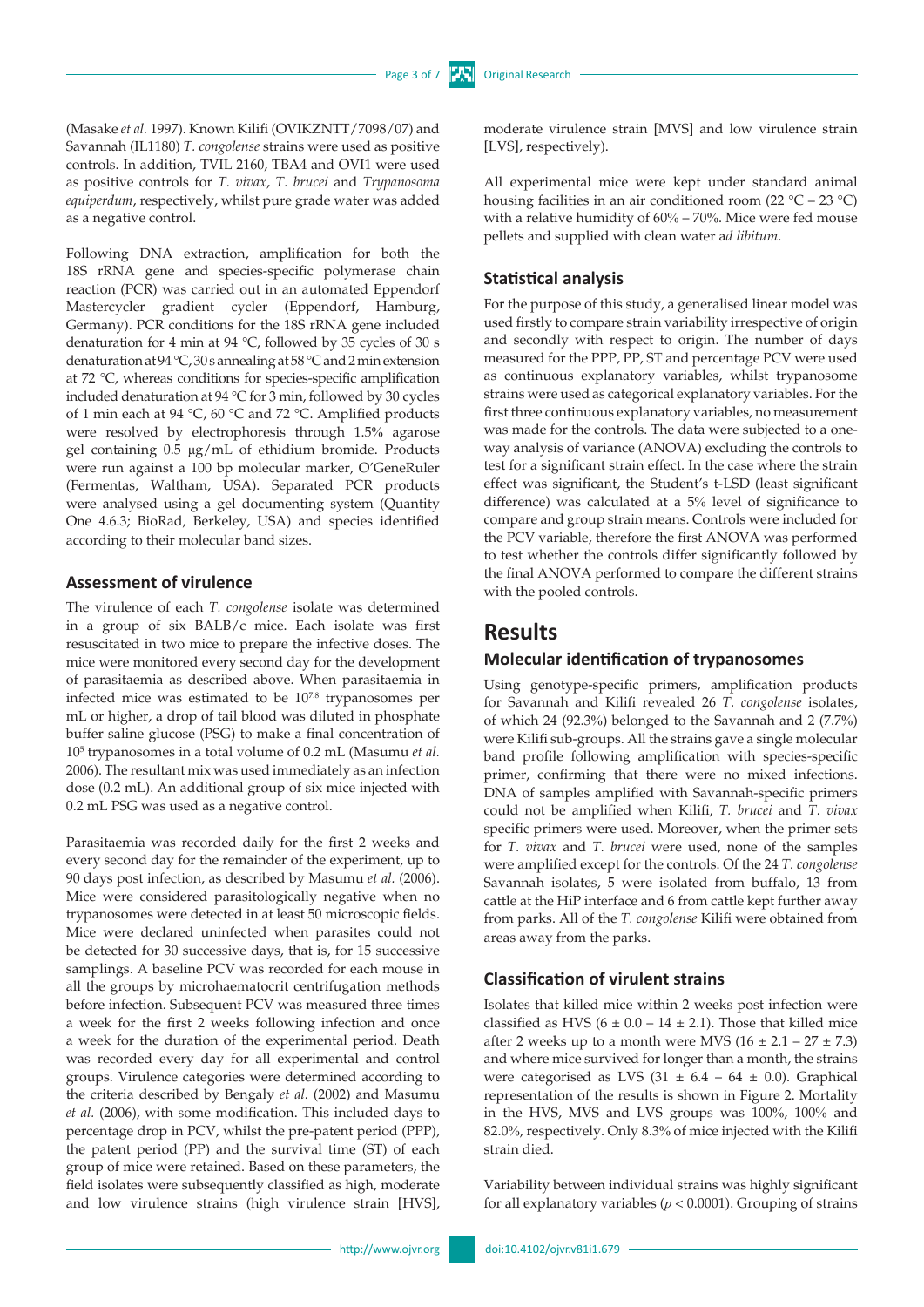

*Source:* Authors' own creation

ST, survival time; HVS, high virulence strain; MVS, moderate virulence strain; LVS, low virulence strain.

**FIGURE 2:** Trends in the mean survival time for the (a) high virulence strain (*n* = 12), (b) moderate virulence strain ( $n = 7$ ) and (c) low virulence strain ( $n = 7$ ).



PCV, packed cell volume; HVS, high virulence strain; MVS, moderate virulence strain; LVS, low virulence strain.

**FIGURE 3:** Development of packed cell volume represented as mean for (a) high virulence strain, (b) moderate virulence strain and (c) low virulence strain. Mean control values are represented as the first point for the three categories.

using the LSD value revealed that 46.2% were HVS, whilst 26.9% were either MVS or LVS (Table 1). The PPP and the PCV mean differences between the HVS, MVS and LVS categories were not significant ( $p = 0.2739$  and  $p = 0.7738$ , respectively). In Figure 3, the first point in the three graphs represents the mean control PCV values.

The mean differences for PP and the ST, on the other hand, were highly significant  $(p < 0.0001)$  between the three categories (Table 2).

## **Comparison and geographical distribution of virulent strain**

A summary of the prevalence and distribution of *T. congolense* strains is presented in Table 3. In all, 26 strains were collected and analysed. Of these, 5 (19.2%), 13 (50.0%) and 8 (30.8%) were collected inside the Park, near to, and away from the parks, respectively. The difference in PPP between strains collected from the buffaloes inside HiP, cattle near the parks and cattle far from the parks was highly significant (LSD<sub>[p=</sub>  $_{0.05]}$  = 0.89). The PPP was recorded earlier in strains collected near the parks and strains collected inside HiP (mean  $6.2 \pm 2.3$ ) and  $7.9 \pm 2.0$ , respectively), compared to strains collected far from the parks (mean  $9.7 \pm 4.3$ ). Similarly, the PP (LSD<sub> $p_{p-0.05}$ </sub> = 2.67) and ST  $(LSD_{p=0.05]} = 2.11$ , although significant between the three areas, were shorter in strains collected from the buffaloes (mean  $5.9 \pm 4.1$  and  $12.8 \pm 4.1$ , respectively) and from cattle near the parks (mean  $10.4 \pm 8.2$  and  $16.0 \pm 8.6$ , respectively). Longer PP and ST were observed in strains collected far from the parks (mean  $25.0 \pm 17.3$  and  $38.3 \pm 16.9$ , respectively). When the PCV variable was considered, the difference was not significant (LSD<sub> $p_{p=0.05]}$ </sub> = 1.04). The means were  $46.8 \pm 4.3$ ,  $48.0 \pm 4.5$  and  $47.6 \pm 3.5$  for strains collected from cattle close to and far from parks and buffaloes inside HiP, respectively (Figure 4).

# **Ethical considerations**

Animal ethics approval for the experiments was obtained from the Animal Ethics Committee of the Agricultural Research Council – Onderstepoort Veterinary Institute (ARC-OVI) (ref. 07/20/C174) and the Animal Use and Care Committee of the University of Pretoria, Faculty of Veterinary Science (ref. VO56-09).



*Source:* Authors' own creation

**FIGURE 4:** Significance in the pre-patent period, patent period, survival time and packed cell volume between strains collected from Hluhluwe-iMfolozi Park, cattle near (< 5 km) and far (> 10 km) from game parks, with least significant difference calculated at  $p = 0.05$ .

PPP, pre-patent period; PP, patent period; ST, survival time; PCV, packed cell volume; LSD, least significant difference.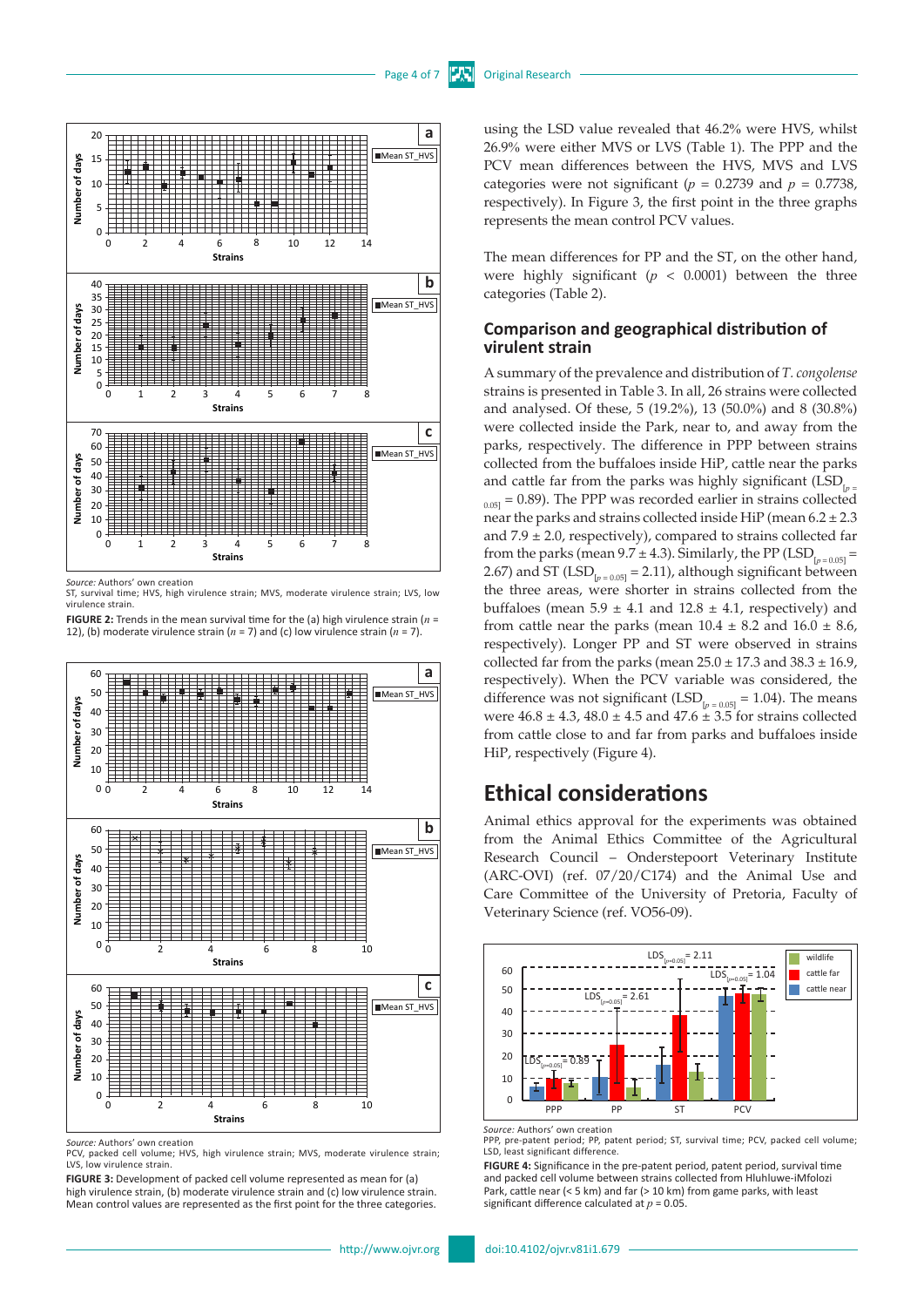**TABLE 1:** Means with standard deviations to compare and group strains into high, moderate and low virulence categories using the least significant difference.

| N                  | $\frac{0}{0}$ | <b>Strain</b>                                                                                                                                                                        | Origin                                                                                              | Virulence category                                                                           | Mean                                                                                                                                               |                                                                                                                                                               |                                                                                                                                                                                    |                                                                                                                                                                                              |
|--------------------|---------------|--------------------------------------------------------------------------------------------------------------------------------------------------------------------------------------|-----------------------------------------------------------------------------------------------------|----------------------------------------------------------------------------------------------|----------------------------------------------------------------------------------------------------------------------------------------------------|---------------------------------------------------------------------------------------------------------------------------------------------------------------|------------------------------------------------------------------------------------------------------------------------------------------------------------------------------------|----------------------------------------------------------------------------------------------------------------------------------------------------------------------------------------------|
|                    |               |                                                                                                                                                                                      |                                                                                                     |                                                                                              | $PPP \pm s.d.$                                                                                                                                     | $PP \pm s.d.$                                                                                                                                                 | $ST \pm s.d.$                                                                                                                                                                      | $PCV \pm s.d.$                                                                                                                                                                               |
| 12                 | 46.2          | Bmrng A1<br>MVUKZN 10<br><b>MVUKZN 5</b><br>MVUKZN 6<br>MVUKZN 7<br>MVUKZN 9<br>MVUZN <sub>2</sub><br>OCIKZN 1<br>TC-UP-KZNBT/1/06<br>TC-UP-KZNBT/3/06<br>TC-UP-KZNBT/4/06<br>ndmT 1 | Far<br>Close<br>Close<br>Close<br>Close<br>Close<br>Close<br>Close<br>Wild<br>Wild<br>Wild<br>Close | High<br>High<br>High<br>High<br>High<br>High<br>High<br>High<br>High<br>High<br>High<br>High | $10 \pm 0.0$<br>6 ± 2.1<br>5 ± 0.8<br>6 ± 1.6<br>3 ± 0.6<br>5 ± 2.1<br>$8 \pm 0.0$<br>7 ± 0.1<br>9 ± 0.1<br>$10 \pm 1.6$<br>7 ± 0.8<br>$5 \pm 1.2$ | $3 + 1.3$<br>$8 + 0.5$<br>7 ± 2.5<br>$2 \pm 1.6$<br>$4 \pm 0.5$<br>$10 \pm 3.3$<br>$5 \pm 0.5$<br>6 ± 2.7<br>$5 \pm 1.8$<br>5 ± 0.9<br>$4 \pm 1.7$<br>7 ± 3.6 | $12 \pm 1.0$<br>$12 \pm 0.0$<br>$11 \pm 2.9$<br>6 ± 0.0<br>6 ± 0.0<br>$14 \pm 2.1$<br>$12 \pm 0.5$<br>$13 \pm 2.6$<br>$13 \pm 2.3$<br>$14 \pm 0.8$<br>$10 \pm 1.0$<br>$11 \pm 3.3$ | $49 \pm 2.4$<br>$41 \pm 1.6$<br>$45 \pm 2.8$<br>$51 \pm 2.3$<br>$53 \pm 2.0$<br>$41 \pm 1.6$<br>$50 \pm 2.5$<br>$49 \pm 2.1$<br>$50 \pm 1.5$<br>$46 \pm 2.7$<br>$50 \pm 0.8$<br>$46 \pm 2.9$ |
| 7                  | 26.9          | MVUKZN 1<br>MVUKZN 3<br>MVUKZN 8<br>NdmH <sub>2</sub><br>TC-UP-KZNBT/2/06<br>TC-UP-KZNBT/5/06<br>bmrng <sub>K</sub> 1                                                                | Close<br>Close<br>Close<br>Close<br>Wild<br>Wild<br>Far                                             | Moderate<br>Moderate<br>Moderate<br>Moderate<br>Moderate<br>Moderate<br>Moderate             | 7 ± 0.0<br>6 ± 0.0<br>$10 \pm 4.2$<br>5 ± 0.8<br>9 ± 3.0<br>6 ± 1.3<br>$16 \pm 4.0$                                                                | $17 \pm 2.6$<br>$22 \pm 7.1$<br>7 ± 3.6<br>$17 \pm 9.2$<br>$7 + 5.2$<br>9 ± 6.6<br>5 ± 2.0                                                                    | $24 \pm 3.7$<br>$27 \pm 7.3$<br>$16 \pm 2.1$<br>$26 \pm 3.1$<br>$15 \pm 6.4$<br>$15 \pm 6.5$<br>$20 \pm 5.4$                                                                       | $46 \pm 1.6$<br>$48 \pm 2.6$<br>$50 \pm 2.4$<br>$42 \pm 3.1$<br>$48 \pm 5.5$<br>$44 \pm 2.1$<br>$54 \pm 2.3$                                                                                 |
| $\overline{7}$     | 26.9          | <b>BMRNGK 5*</b><br>BmrngK_2<br>MVUKZN 4<br>bmrngK_3<br>$njB_1$<br>$njT_1$<br>$njT$ <sup>2*</sup>                                                                                    | Far<br>Far<br>Close<br>Far<br>Far<br>Far<br>Far                                                     | Low<br>Low<br>Low<br>Low<br>Low<br>Low<br>Low                                                | $12 \pm 5.6$<br>9 ± 0.0<br>$8 \pm 2.3$<br>$14 \pm 3.8$<br>$8 + 1.2$<br>7 ± 0.0<br>4 ± 0.0                                                          | $10 \pm 11.0$<br>$23 \pm 6.4$<br>$23 \pm 10.6$<br>$39 \pm 15.0$<br>$38 \pm 8.7$<br>$31 \pm 7.3$<br>$46 \pm 5.7$                                               | $64 \pm 0.0$<br>$31 \pm 6.4$<br>$30 \pm 8.6$<br>$51 \pm 12.8$<br>$43 \pm 6.4$<br>$37 \pm 6.9$<br>$43 \pm 5.7$                                                                      | $51 \pm 1.2$<br>$50 \pm 2.8$<br>$47 \pm 1.6$<br>$46 \pm 1.8$<br>$48 \pm 3.4$<br>$47 \pm 3.3$<br>$40 \pm 1.8$                                                                                 |
| Control            |               |                                                                                                                                                                                      |                                                                                                     |                                                                                              |                                                                                                                                                    |                                                                                                                                                               |                                                                                                                                                                                    | $56 \pm 1.1$                                                                                                                                                                                 |
| LSD $(p = 0.05)$ - |               |                                                                                                                                                                                      |                                                                                                     |                                                                                              | 2.43                                                                                                                                               | 7.11                                                                                                                                                          | 5.75                                                                                                                                                                               | 3.07                                                                                                                                                                                         |

\*, *Trypanosoma congolense* Kilifi.

**TABLE 2:** Mean pre-patent period, patent period, survival time and the packed cell volume progression of South African *Trypanosoma congolense* strains belonging to high, moderate and low virulence strains.

| <b>Parameters</b> | Virulence categories | $p$ -value     |                 |        |  |
|-------------------|----------------------|----------------|-----------------|--------|--|
|                   | $HVS \pm s.d.$       | $MVS \pm s.d.$ | $LVS \pm s.d.$  |        |  |
| PPP (days)        | $6.8 + 2.3$          | $7.8 \pm 3.8$  | $8.8 \pm 4.0$   | 0.2739 |  |
| PP (days)         | $5.5 \pm 3.0$        | $12.7 \pm 8.0$ | $29.9 \pm 14.0$ | 0.0001 |  |
| ST (days)         | $11.1 \pm 3.0$       | $20.5 \pm 7.0$ | $42.8 \pm 13.0$ | 0.0001 |  |
| PCV $(%$          | $47.5 \pm 4.0$       | $47.4 \pm 4.0$ | $46.9 \pm 4.0$  | 0.7738 |  |

PPP, pre-patent period; PP, patent period; ST, survival time; PCV, packed cell volume;<br>HVS, high virulence strain; MVS, moderate virulence strain; LVS, low virulence strain; s.d., standard deviation.

**TABLE 3:** Prevalence and distribution of high, moderate and low virulence strains in the study areas.

| Category     |          | Hluhluwe-<br><b>iMfolozi Park</b> | Near game parks<br>(< 5 km) |               | Far from game<br>parks (> 10 km) |               |
|--------------|----------|-----------------------------------|-----------------------------|---------------|----------------------------------|---------------|
|              | N        | $\frac{0}{0}$                     | N                           | $\frac{0}{0}$ | V                                | $\frac{0}{0}$ |
| <b>HVS</b>   | 3        | 60.0                              | 8                           | 61.5          |                                  | 12.5          |
| <b>MVS</b>   | 2        | 40.0                              | 61.5                        | 30.7          | 1                                | 12.5          |
| <b>LVS</b>   | $\Omega$ | 0.0                               | $\overline{4}$              | 7.6           | 6                                | 75.0          |
| <b>Total</b> |          | 100                               | 13                          | 100           | 8                                | 100           |

# **Discussion**

Three pathogenic species of *Trypanosoma* have been identified in South Africa. *Trypanosoma brucei* was identified in the 19th century by Sir David Bruce (Bruce 1895) and *T. congolense* and *T. vivax* have been isolated on several occasions from tsetse flies, buffalo and cattle blood but no isolates of *T. brucei* have been found for a long time (Gillingwater *et al.* 2010; Mamabolo *et al.* 2009; Van den Bossche *et al.* 2006). It is therefore possible that *T. brucei* disappeared from South Africa when *Glossina pallidipes* was eradicated between 1945 and 1952 (Du Toit 1954).

Both *T. congolense* and *T. vivax* and tsetse fly vectors are present in the study area (Gillingwater *et al.* 2010; Mamabolo *et al.* 2009; Motloang *et al.* 2012; Van den Bossche *et al.* 2006).

In the present study, *T. congolense* was selected as the species of interest because of its prevalence in KZN. *Trypanosoma vivax* infections may have been eliminated by the isolation method used which involved sub-inoculation of mice. There is evidence that wild isolates of *T. vivax* fail to develop and establish in mice (Eisler *et al.* 2004), whilst the *Nannomonas* subgenus, to which *T. congolense* belongs, has been shown to grow readily in laboratory rodents (Joshua 1990; Morrison *et al.* 2010). In the present study, molecular analysis has confirmed the identity of 26 isolates belonging to *T. congolense*. This confirmation excludes the possibility of contamination with any other trypanosome species. In addition, genotype-specific PCR unequivocally distinguished between *T. congolense* Savannah and Kilifi sub-groups based on specific band products observed for each.

Although the presence of *T. congolense* virulent strains is reported in other studies (Masumu *et al.* 2006; Van den Bossche *et al.* 2011), this is the first attempt to determine the geographical distribution of virulent strains in KZN. Notwithstanding the limited number of samples used, it is evident from the results obtained that Savannah type *T. congolense* is more prevalent (92.3%) with severe infections than Kilifi (7.7%). Although sampling was random, preference was occasionally given to symptomatically sick animals to increase the chances of obtaining parasitologically positive blood samples and to confirm that trypanosomosis does contribute to disease burden in these animals. The possibility therefore exists that some LVS, including Kilifi infections, may have been missed. The current results indicating low prevalence of Kilifi strains are in agreement with recent reports by Mamabolo *et al.* (2009) and Gillingwater *et al.* (2010). In both studies, 0.8% and 16.0% of mixed infections with Savannah and Kilifi were reported. In endemic areas cattle are continuously challenged with infected tsetse. As a result, a large proportion of cattle harbour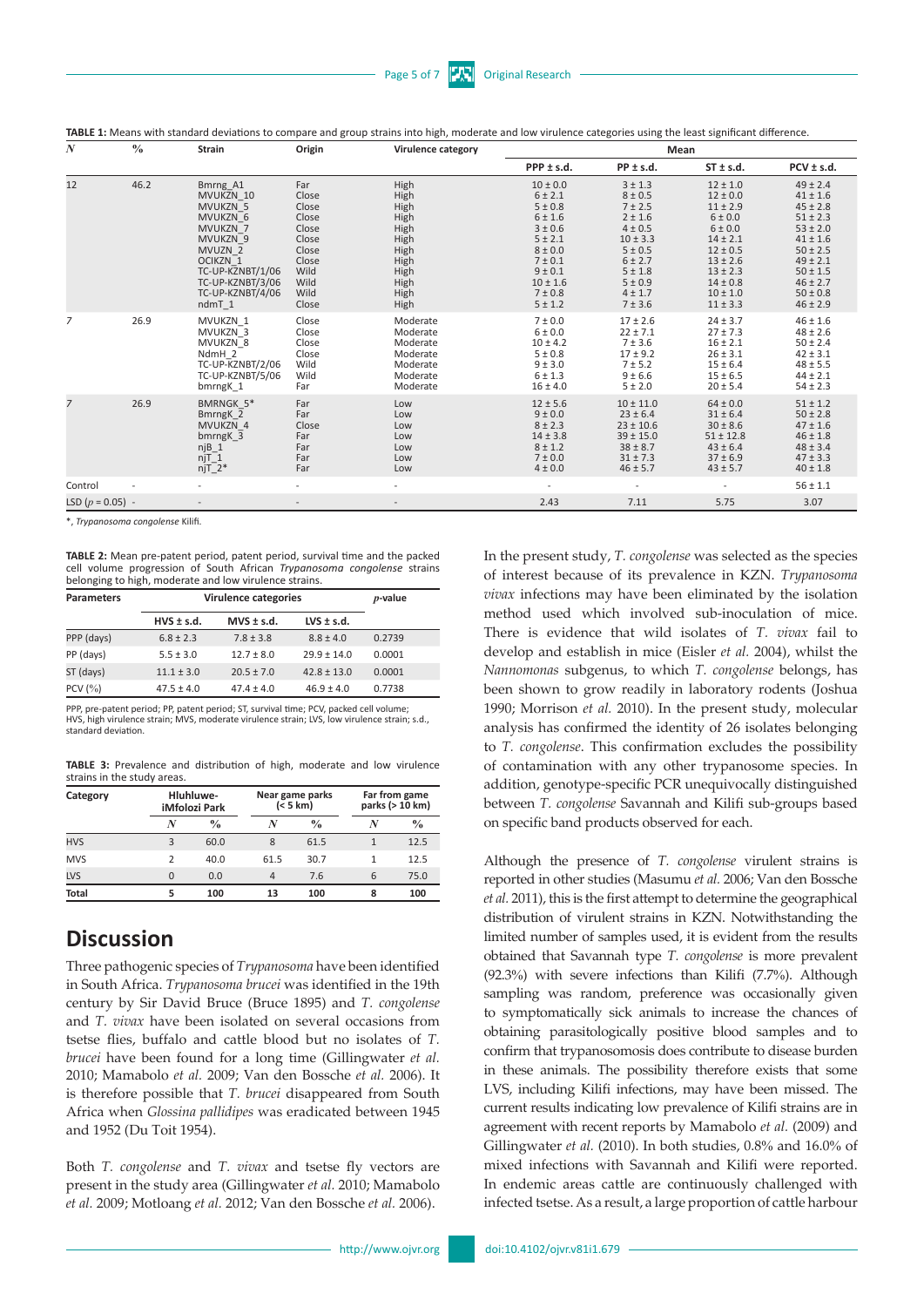infections with more than one trypanosome species or subspecies (Masumu *et al.* 2009), thus explaining mixed infections in the two former studies. In the present study, however, mixed infections were eliminated by selecting strains that gave a single molecular band profile when amplified with genotype-specific primers to fulfil the objective of this study.

The *T. congolense* Savannah strains characterised in this study suggested a range of clinical outcomes ranging from high, moderate to low virulence. On the other hand, neither of the two Kilifi strains was highly or moderately virulent as they both fell into the low virulence category. These findings confirm the observations made by Bengaly *et al.* (2002) that Kilifi is non-pathogenic. There was no remission or self-cure following the infection in mice infected with the Savannah types, but where infections were caused by the Kilifi type, the course of the disease was brief and the infection cleared within 2 weeks and remained so throughout the experimental observation. This indicates that the strains were very mild or of non-virulent nature.

Long PPPs and the height of parasitaemia peaks observed in the present study did not influence the outcome of the disease. Thus, HVS killed mice rapidly once the parasitaemia was detectable in the blood compared to the MVS and LVS categories. These results are comparable to those of Bengaly *et al.* (2002) and Masumu *et al.* (2006) in that there was a shift in the survival time in the present study as a result of longer PPP. Their short PPP was accountable for shorter survival time, whilst, in our case, long PPP resulted in longer survival times. However, the behaviour was similar in that the rise in parasitaemia in HVS correlated with a steep drop in PCV, as reported earlier by Masumu *et al.* (2006). The difference between the PPP in the former studies and the present study may be attributed to either the mice used or the trypanosome strains themselves. Extensive work undertaken to unravel susceptibility versus resistance in inbred strains of mice shows that the development of infection and the pathological events involved differ between laboratory models (D'Leteren, Authié & Murray 1998). On the other hand, genetic variation in trypanosomes of the same species from distinct geographic origin may influence the outcome of infection (Taylor & Authié 2004).

In animals infected with trypanosomes, anaemia plays a key role in determining severity of the infection (Noyes *et al.* 2009). The change in red blood cell count was apparent in infected individual mice. However, the mean PCV values were not significant when compared to those of the uninfected control groups. In mice infected with the HVS, MVS and, to a lesser extent, LVS Savannah, the drop in PCV was not an indication that death in these groups correlated with anaemia. Similarly, mice infected with the LVS Kilifi were also able to control anaemia and parasitaemia. However, very limited numbers of this strain were used and further research is necessary to confirm these observations.

Of the above 26 strains characterised in mice, HVS and MVS categories were found to be prevalent inside HiP and in the wildlife–livestock interface (Mvutshini, Ocilwane and Ndumo). All of the LVS, with the exception of one (MVU4), originated from locations considered far from any wildlife reserve, as in Nhlanzana and Boomerang commercial farm. High prevalence of HVS inside HiP and areas in the vicinity of parks has been reported (Masumu *et al.* 2009; Van den Bossche 2001). The results of this study confirm the finding in 2006, when 60.5% of animals at Mvutshini were found to be infected with *T. congolense* Savannah sub-group by PCR restriction fragment length polymorphsm (Van den Bossche *et al.* 2006). According to these authors and Ntantiso (2012), high proportions of animals considered to be in poor condition were indeed infected with trypanosomes. The virulence profile obtained in the present study supports these findings and indicates that high disease impact occurring near wildlife areas is indeed caused by extremely virulent *T. congolense* strains. The strain obtained from Ocilwane, located at the southern part of HiP, was also allocated to the HVS category. Although a single strain was used in the present study, evidence exists that nagana was acute in affected cattle at Ocilwane and that 100% of positive cattle were anaemic (Ntantiso 2012). On Boomerang commercial farm, 20.0% of the strains were highly virulent, whilst 80.0% were either of moderate or low virulence. Given the fact that this farm is situated > 10 km away from Charters Creek, the closest wildlife reserve, cattle on this farm may constitute the main host of tsetse, thus limiting the transmission cycle of trypanosomes (Van den Bossche 2001). According to Masumu *et al.* (2006), this is attributed to the fact that strains most likely to survive in susceptible host populations have low virulence, producing mild disease. To support the latter statement, more studies conducted at Boomerang showed that cattle had a very high trypanosome infection rate, although the level of anaemia in the herd did not exceed 27.0%, compared to percentage of anaemic cattle at Mvutshini diptank (Ntantiso 2012). Taking this into account, our findings reveal that the low disease impact in cattle at Boomerang, as in most endemic areas located far away from parks, is possibly indicative of high prevalence of low virulent trypanosome strains in circulation as compared to cattle around parks. Our results further indicate that there is correlation between virulence and geographic distribution.

# **Conclusion**

In the present study, HVS produced shorter PPP, PP and ST, followed by MVS and, lastly, LVS. Comparative observations were made when the same parameters were considered for strains collected from cattle near to and far from parks, and buffaloes inside HiP. Only strains collected from cattle away from parks exhibited longer periods compared to the other two areas. This study confirms that *T. congolense* occurring in South Africa has similar pathogenicity to other strains reported from other countries with severe infections occurring near the wildlife reserves.

# **Acknowledgements**

We are thankful to the Department of Science and Technology, the Department of Agriculture, Forestry and Fisheries and